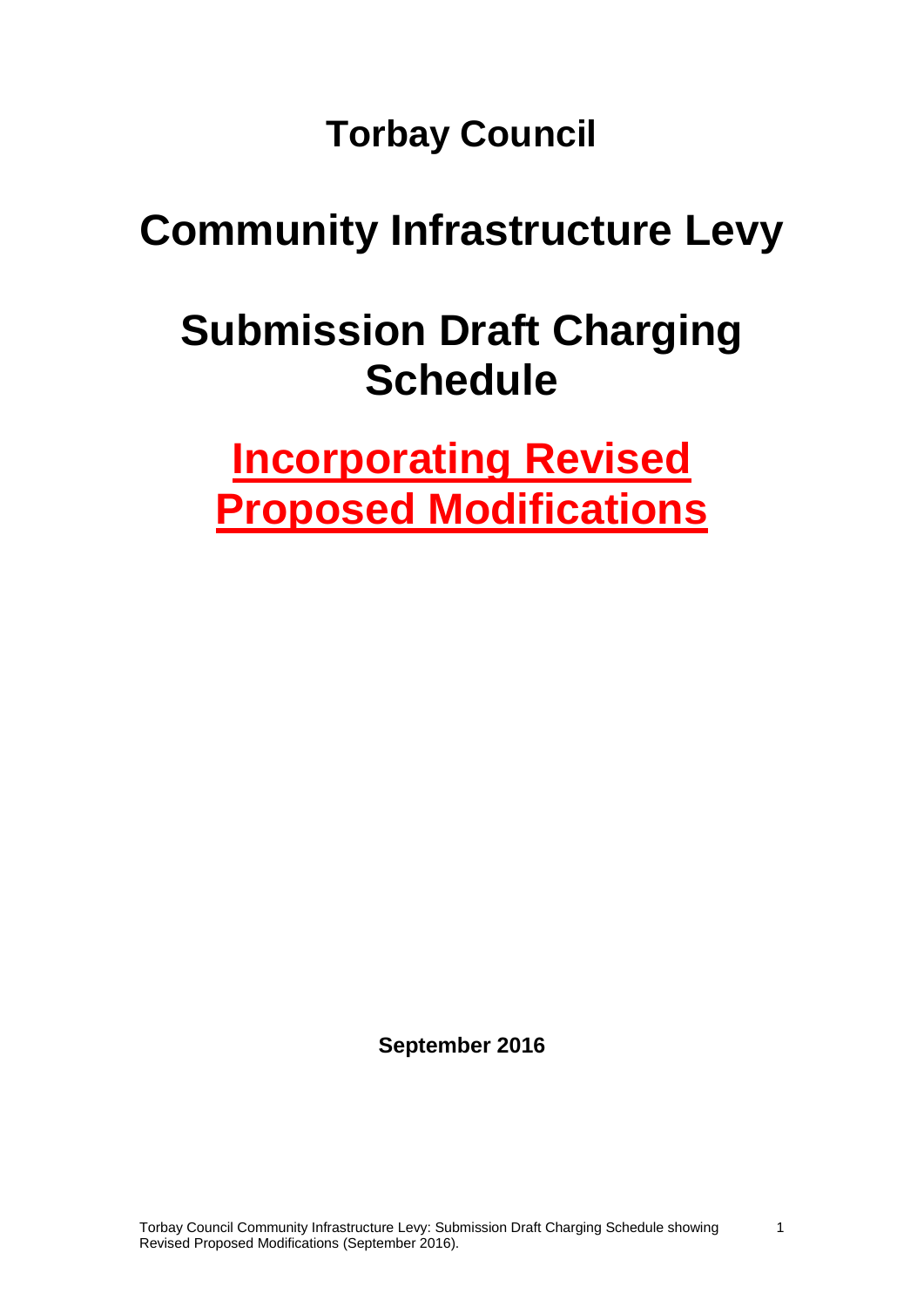# **Community Infrastructure Levy: Revised Draft Charging Schedule**

# **Contents**

- 1. Introduction and background
- 2. Next steps
- 3. Where to find out more
- 4. The Torbay Infrastructure Delivery Study and Viability Evidence
- 5. The CIL and the new Torbay Local Plan 2012-30 "A landscape for success".
- 6. Who pays CIL?
- 7. Social Housing and Self Build Housing Exemptions
- 8. Torbay's Proposed Approach to CIL: Residential Development
- 9. Torbay's Proposed Approach to CIL: Commercial Development
- 10. CIL and s106 Developer Contributions Policy
- 11. CIL chargeable residential development and s106 Obligations
- 12. Residential developments in Future Growth Areas and s106 Obligations
- 13. Non-residential development and s106 Obligations
- 14. Calculating the chargeable amount of CIL
- 15. "Assumed Liability" and Commencement Notices
- 16. Instalments Policy
- 17. Exceptional Circumstances Relief Policy
- 18. State Aid
- 18. Draft "Regulation 123" List of Key Infrastructure projects proposed to receive CIL

## **Summary of Residential Charging Zones**

**Figure 1:** Residential Charging Zone 1: "Inner" urban areas based on 20% most deprived Lower Super Output Areas (LSOAs) (Excluding Future Growth Areas).

**Figure 2:** Residential Charging Zone 2: Elsewhere in the built up area, excluding "inner urban" areas and excluding Watcombe Heights and Ilsham Valley, Torquay.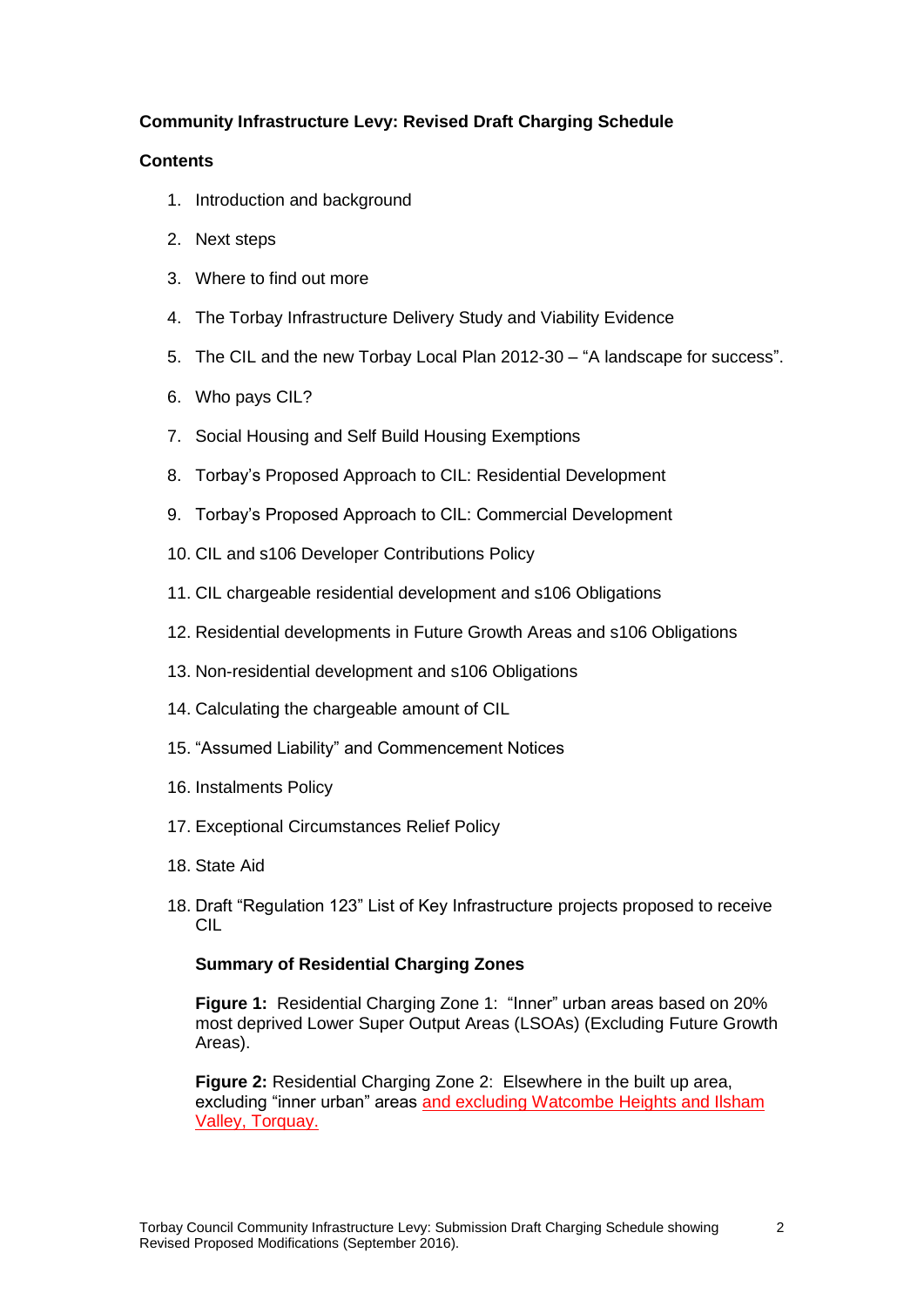**Figure 3:** Residential Charging Zone 3: Outside the built up area (i.e. within the Countryside Area) and excluding Watcombe Heights and Ilsham Valley, Torquay.

**Figure 4:** Residential Charging Zone 4: Within Future Growth Areas

**Figure 5:** Commercial and Non-Residential Development

# **Appendix 1 Charging Zones Maps**

**Residential Charging Zones Maps 1-39 showing Charging Zones 1-4 . Note that the map boundaries/page numbers correspond to the Adopted Local Plan 2012-30. The maps are designed primarily to be viewed on a screen and may be zoomed into (separate document). Note that Map 31 (showing land at Bascombe Road, Churston) has been amended slightly from the initial Proposed Modifications.** 

**Commercial and Non-Residential Development Charging Zones Map:** Zone C1 Town Centres, St Marychurch and Preston District Centres. Zone C2 out- of-town centre, including The Willows District Centre.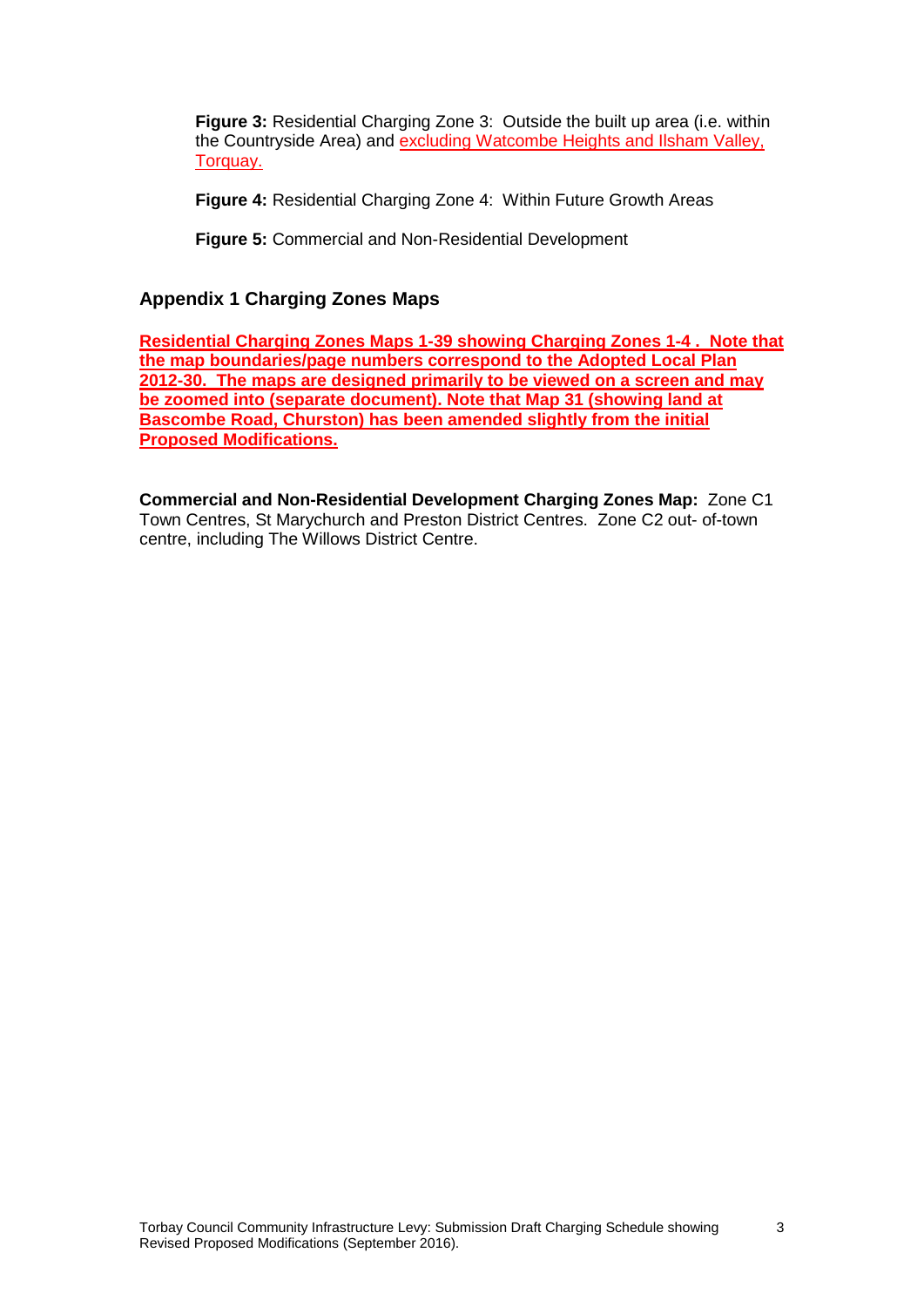# **1. Introduction and Background**

This is Torbay's Submission Draft Charging Schedule for the Community Infrastructure Levy (CIL).

The document has been revised in response to representations made on the Preliminary Draft Charging Schedule (PDCS), consultation that took place between December 2011 and February 2012, and the Draft Charging Schedule (DCS) which took place between February and March 2015. A further public consultation took place between 18<sup>th</sup> March and 29<sup>th</sup> April 2016. The emerging CIL has been accompanied by several viability assessments, the most recent being January 2016, with an addendum report dated August 2016.

The Council has proposed a number of Modifications to the Draft Charging Schedule which was consulted upon in February-March 2016. The Revised Proposed Modifications are marked in underlined red and in a separate schedule of Modifications. Deleted test is shown as struckthrough. In the event of any discrepancies, the Schedule of Revised Proposed Modifications should be taken as the authoritative text.

The Revised Proposed Modifications reflect comments made on the Revised Draft Charging Schedule, the Council resolution of 11<sup>th</sup> May 2016 and subsequent developments, especially relating to affordable housing thresholds.

**Representations are sought on the Revised Modifications between Monday 5 th September and Monday 17th October 2016.** There is no need to repeat representations previously made on emerging CIL as these will be reported to the Independent Examiner conducting the CIL Examination.

**However, please could representors indicate whether they wish to be heard at an Oral Examination, or whether they are content for their evidence to be submitted in written form.** 

Community Infrastructure Levy (CIL) is a tax levied on development of more than 100 sq m of floorspace, or new-build dwellings. It is intended to help fund the infrastructure needed to support growth in Torbay. It is regulated by the Community Infrastructure Levy Regulations 2010 (as amended).

The Council is intending to charge CIL on residential developments within four charging zones:

- Areas of lower housing value (based on the built-up area within 20% most deprived area (as indicated in the Indices of Deprivation 2015).
- Elsewhere in the built-up area.
- Outside the built-up area (Plus Ilsham Valley and Watcombe Heights, Torquay, and Bascombe Road, Churston).
- Future Growth Areas.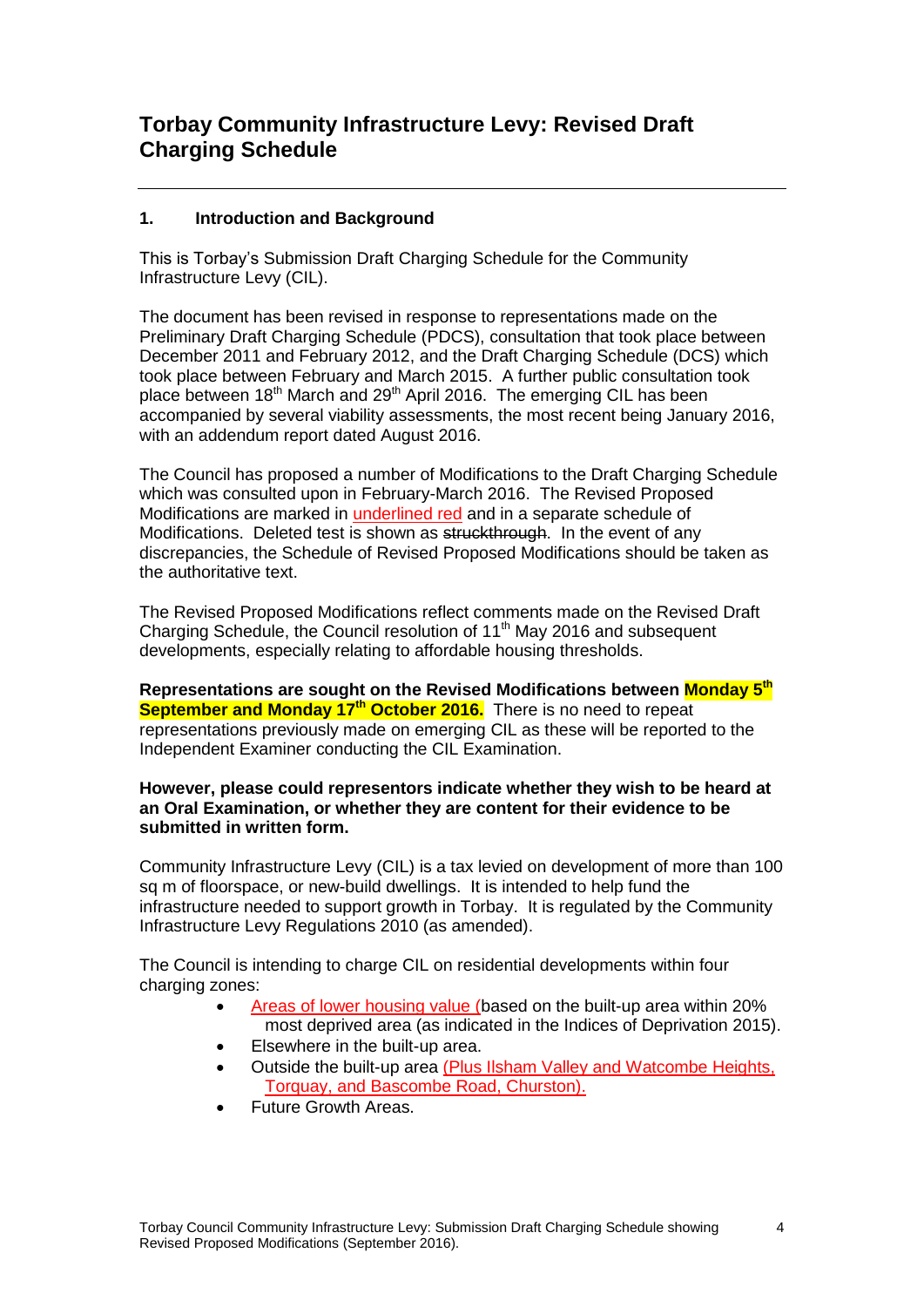The built-up area is defined by the area outside Policy C1 "Countryside and rural economy" or Policy C2 "Undeveloped coast" areas in the Adopted Torbay Local Plan 2012-30.

Note that Charging Zones have been reviewed since the Revised Draft Charging Schedule to more accurately reflect viability. They have been published on larger scale, OS based maps. These maps are designed primarily to be viewed electronically where they can be zoomed into.

Residential schemes of 15 or more dwellings within Future Growth Areas (as proposed in the Adopted Torbay Local Plan 2012-30) will not be charged CIL. The Council will continue to negotiate Section 106 Obligations (s106) to cover the infrastructure needed to support their development as well as affordable housing.

It is intended to seek CIL on larger out-of-town/district centre retail developments.

All charging zones are based on the viability of development within the zones. Whilst strategic sites within Future Growth Areas are likely to be viable with CIL; the Council considers that the higher infrastructure costs associated with larger sites in Future Growth Areas means that they would not be viable with CIL *and* the s106 Obligations required to render these developments sustainable.

It is considered that s106 and s278 Highways Agreements are a more effective mechanism for providing the infrastructure required by development in these areas.

# **2. Next Steps**

This revised Schedule and the schedule of Proposed Revised Modifications will be submitted to, and considered by, an Independent Examiner (Intelligent Plans and Examinations ltd (IPE)). The Examiner may approve it, reject it or approve it with modifications.

Following receipt of the Examiner's Report, CIL needs to be adopted by Torbay Council.

# **3. Where to Find Out More**

More detailed advice on CIL and the relevant Regulations (with amendments) can be found on the Planning Advisory Service website: <http://www.pas.gov.uk/community-infrastructure-levy>

The government's online Planning Practice Guidance (PPG), Part 25 contains detailed advice on CIL and links to relevant Regulations: [http://planningguidance.planningportal.gov.uk/blog/guidance/community](http://planningguidance.planningportal.gov.uk/blog/guidance/community-infrastructure-levy/)[infrastructure-levy/](http://planningguidance.planningportal.gov.uk/blog/guidance/community-infrastructure-levy/)

Other details about CIL can be found on the Planning Portal's CIL page: <http://www.planningportal.gov.uk/planning/applications/howtoapply/whattosubmit/cil>

# **4. The Torbay Infrastructure Delivery Study and Viability Evidence**

Under the CIL Regulations (2010 as amended - most recently in 2015), charging authorities are required to publish a charging schedule of CIL rates and to identify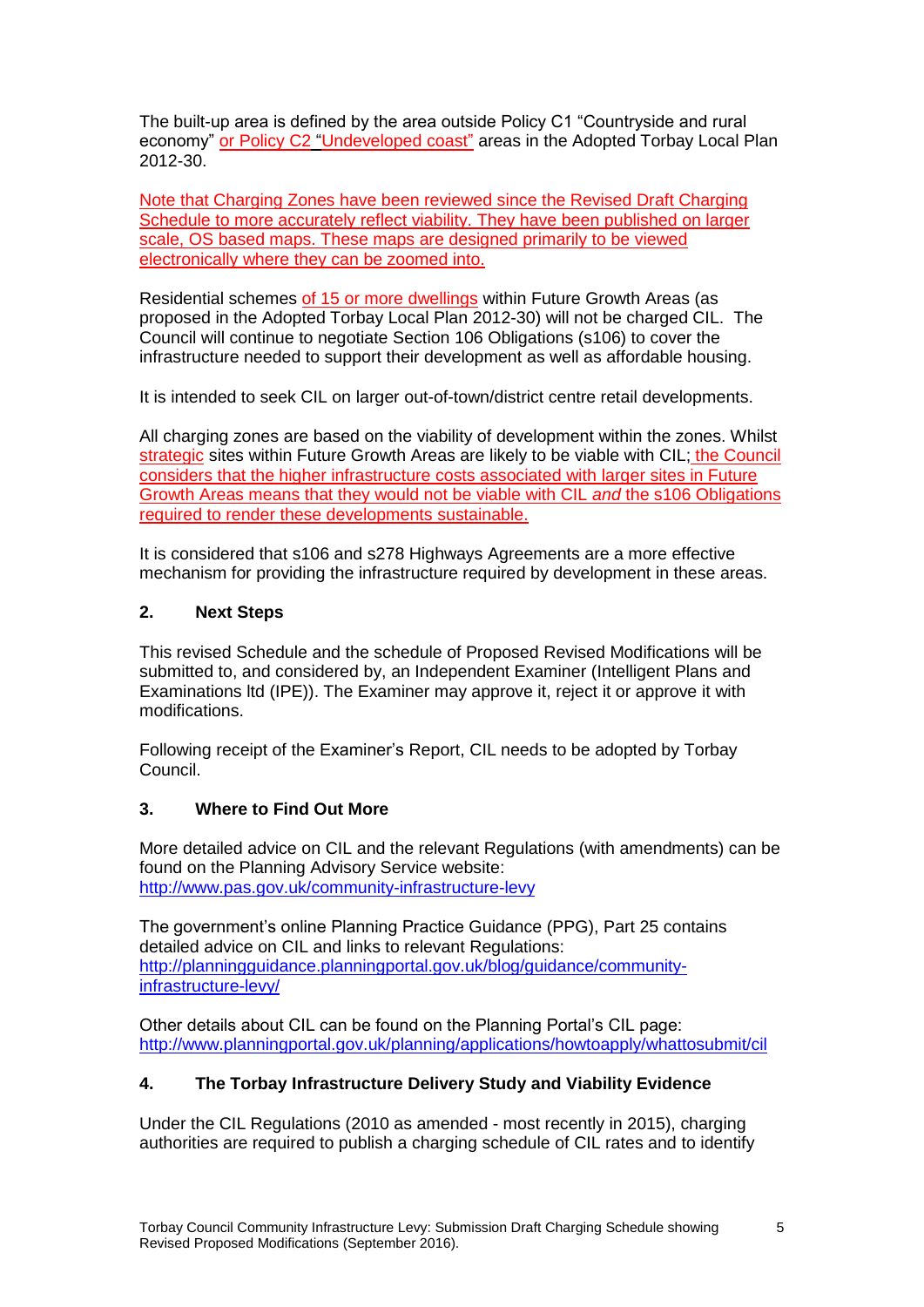items of infrastructure they wish to fund through CIL. Charging authorities should assess the impact of CIL on viability and set it at a level that will not jeopardise development.

Regulation 14 (1) of the CIL Regulations (as amended) indicates that: *"In setting rates (including differential rates) in a charging schedule a charging authority must strike an appropriate balance between:*

*a) the desirability of funding from CIL (in whole or in part) the actual and expected estimated total cost of infrastructure required to support the development of its area, taking into account other actual and expected sources of funding; and*

*(b) the potential effects (taken as a whole) of the imposition of CIL on the economic viability of development across its area".*

Torbay Council is the Charging Authority for the Torbay Local Plan area.

Detailed information on the need for infrastructure, estimated funding gaps, and the assessment of viability are contained in the Torbay Infrastructure Delivery Study (Baker Associates/Roger Tym and Partners 2011, Chapter 8). This is published on the Council's website. [http://www.torbay.gov.uk/council/policies/planning](http://www.torbay.gov.uk/council/policies/planning-policies/evidence-base-and-monitoring/)[policies/evidence-base-and-monitoring/](http://www.torbay.gov.uk/council/policies/planning-policies/evidence-base-and-monitoring/) .

There have been several subsequent viability reports prepared to advise the Council on the viability of development and the scope to seek contributions from developers. The Torbay Local Plan Viability Testing – Economic Viability Report (PBA 2014) was a "whole plan" viability assessment of the policies in the (then) emerging Torbay Local Plan. This assessment informed the DCS (February 2015).

The**Torbay CIL Viability Study Economic Viability Report (Peter Brett Associates, January 2016)** was carried out when the Local Plan Inspector's Report had been received (October 2015) and the Local Plan with Modifications was nearing adoption. It assessed the scope to levy CIL taking into account the policy requirements (including affordable housing and space standards) in the Adopted Torbay Local Plan 2012-30. The 2016 Report is published on the Council's website. <http://www.torbay.gov.uk/council/policies/planning-policies/local-plan/cil/>

The January 2016 PBA updated viability report advised that viability had reduced slightly for smaller residential schemes, extra care units and retail development. This advice is reflected in the CIL rates recommended in this Revised Schedule. The Viability Update also advised that residential developments of more than 4 dwellings had sufficient headroom to pay CIL of £78 per sq m. The Draft Charging Schedule has not increased the rate above £70 previously consulted upon for sites within the built up area, in order to avoid undue burdens being placed upon smaller developments.

Following further consideration of viability evidence, it was considered appropriate to charge a lower CIL rate in areas of lower housing viability. The urban areas within the 20% most deprived Lower Super Output Areas (LSOAs) in the Indices of Deprivation 2015 are taken as an indicator of areas of lower viability. However, the areas have been reviewed to eliminate boundary anomalies.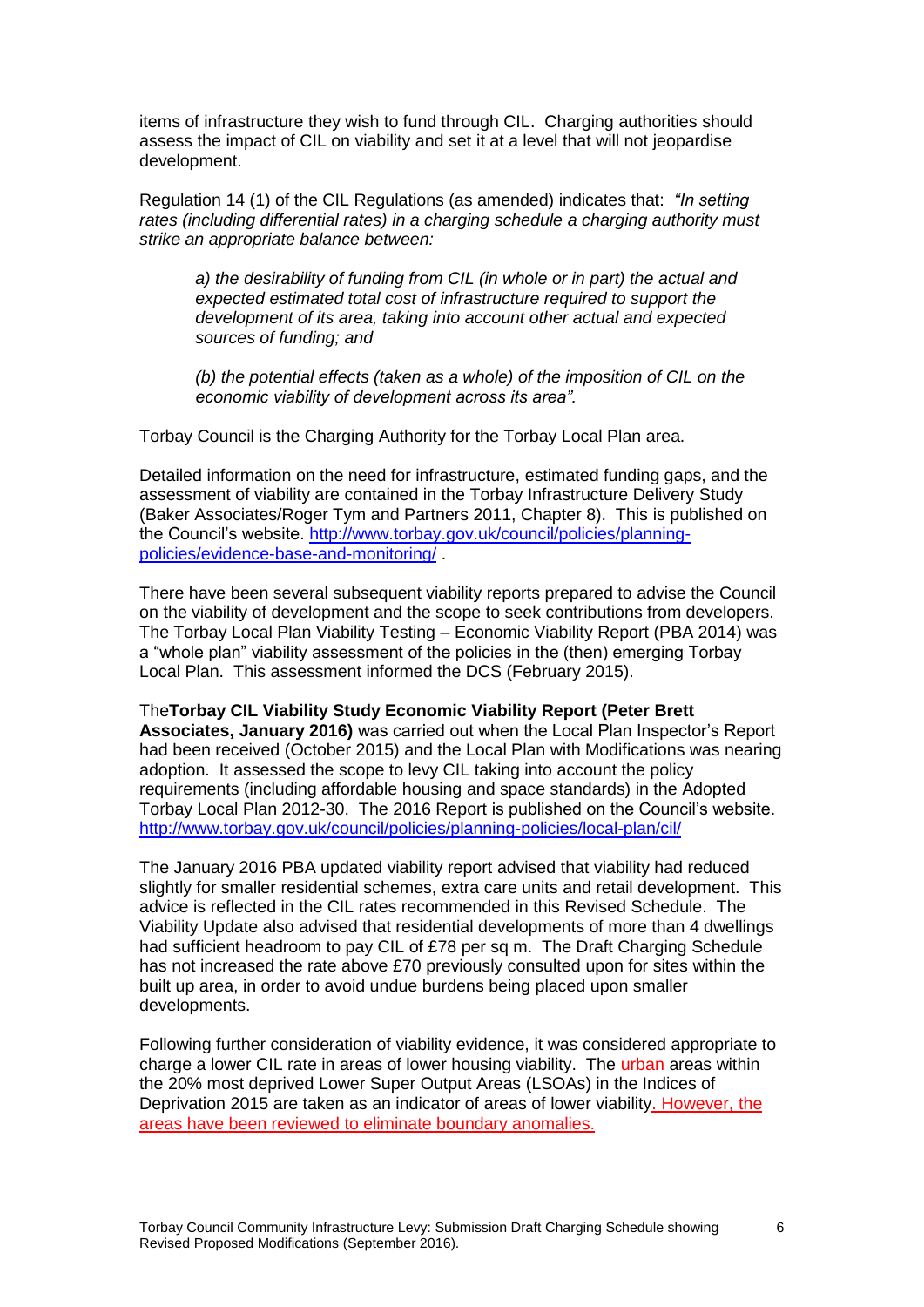In response to representations to the Revised Draft Charging Schedule in March 2016, it was considered necessary to review the viability evidence. The subsequent CIL Viability Addendum report by Burrows Hutchinson Ltd has, together with Members' views, informed the modifications set out in this document. Note that the Council considers that small sites in all but the least viable areas (Charging Zone 1) would be viable with CIL.

In addition, the Burrows Hutchinson Viability Addendum recommended that the Charging Zones be reviewed to remove some anomalies with house values, and to publish the maps at a larger scale for clarity. This review of the Charging Zones has been carried out and modified maps published.

The CIL documents and Viability Reports are available on the Torbay.gov.uk website at <http://www.torbay.gov.uk/council/policies/planning-policies/local-plan/cil/>

Or by following the link: Torbay.gov,uk-Planning-Planning Policies-Local Plan-S106 and CIL.

# **5. The CIL and the new Torbay Local Plan 2012-30 - A landscape for success.**

CIL is intended to help provide infrastructure needed to deliver growth and should normally be worked up and tested alongside the Local Plan. A key comment on the CIL Preliminary Draft Charging Schedule consultation in 2012 was that CIL would be premature until the new Local Plan was adopted.

The "Torbay Local Plan 2012-30 and beyond: A landscape for success" was adopted by Council on 10<sup>th</sup> December 2015.

*This consultation is not about growth levels or potential sites for development.*  However, it is clear that Torbay will experience an infrastructure funding gap. In particular the South Devon Highway (formerly South Devon Link Road) is a key element in improving Torbay's economic prospects. This was opened in December 2015, but the bulk of the £20 million borrowed by the Council to help fund it remains to be raised. Overall, the Torbay Infrastructure Delivery Study identified an infrastructure funding shortfall of £160,000 between 2010-31 of which £52,000 is considered to be critical infrastructure.

# **6. Who pays CIL?**

CIL applies to developments that create more than 100 sq m gross internal floorspace of new development, minus the floorspace of any demolished buildings (so long as these have been in lawful use for at least 6 months out of the last three years). New-build houses or flats are also liable to CIL even if less than 100 sq m. unless built by a "self-builder" and an exemption is obtained.

CIL only applies to places where people usually go, so does not cover buildings such as electricity sub-stations or plant rooms.

Social housing (as defined in the CIL Regulations) is exempt, as are charities so long as the development is used for charitable purposes. CIL is not collected if it would be less than £50.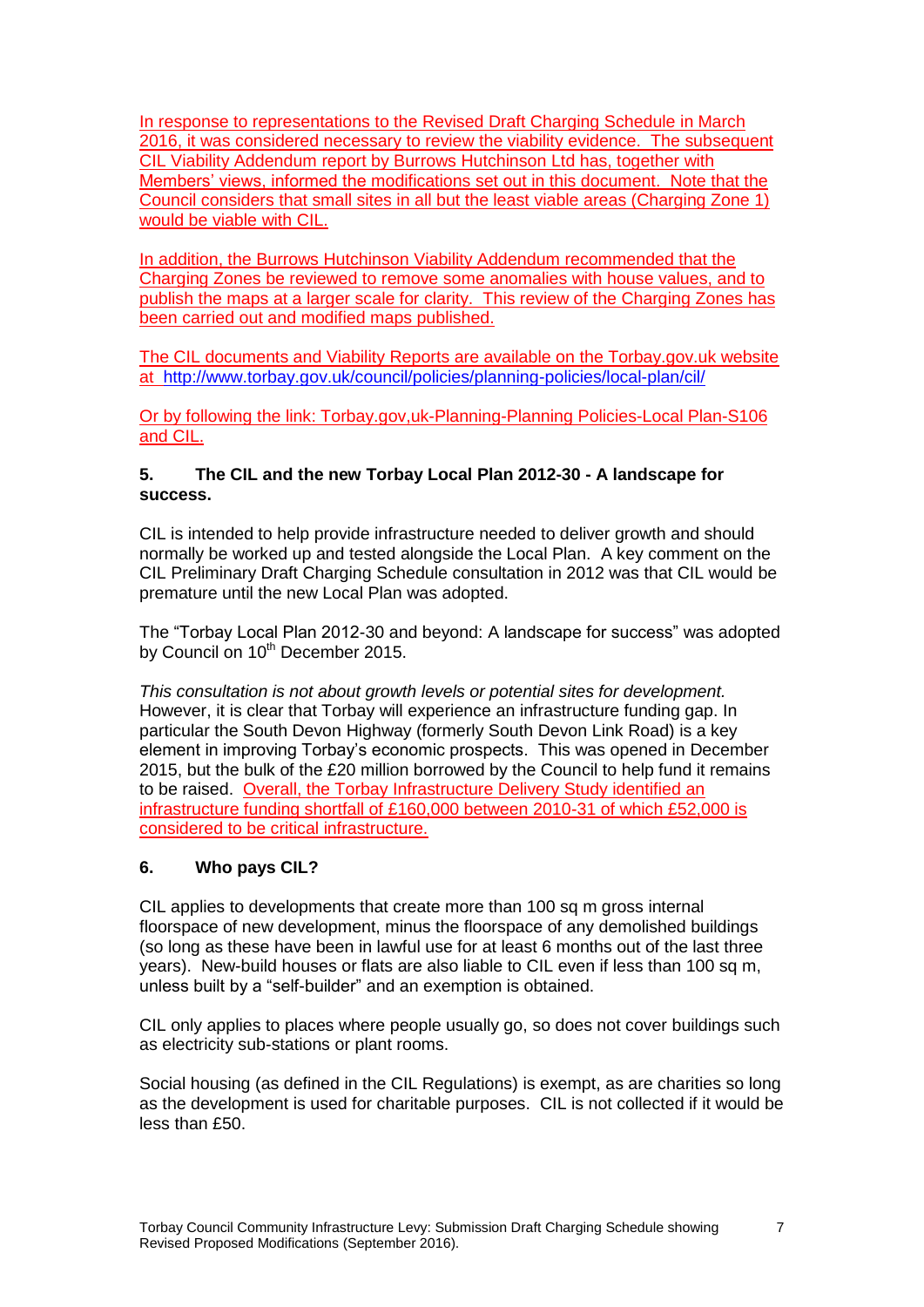Note that CIL is payable on qualifying developments whether they require express planning permission or are permitted under the General Permitted Development Order (as amended), Prior Approval or Local Development Orders (LDOs).

CIL will be used to help fund major infrastructure projects set out in the key infrastructure projects list ("Regulation 123" List). Should other infrastructure needs arise that require CIL funding, the Council will publish a revised Regulation 123 List.

A "neighbourhood portion" of CIL must be spent in the neighbourhood in which CIL arises. When Neighbourhood Plans have been "made" (i.e. adopted following approval at a local referendum), this will be 25%. The proportion will be 15% until Neighbourhood Plans are approved at referendum.

In the case of Brixham, the money will be passed directly to the Town Council. For the "unparished" parts of Torbay (i.e. everywhere except Brixham Town Council area), the Council will hold the money and spend it on matters agreed with the local communities. This will be used to support the infrastructure priorities identified by Community Partnerships and Neighbourhood Forums.

# **7. Social housing and Self-Build Housing Exemptions**

Social housing as defined in Regulation 49 of the CIL Regulations (as amended) and self-build/custom-build housing have a mandatory exemption from CIL.

Self-build/custom-build housing is defined in the CIL Regulations (as inserted in 2014). Section 54 of the CIL Regulations (Amendment) 2014 sets out procedures that must be followed in order for self-build exemption to apply. *Exemption can only be claimed before development is commenced.* 

# **8. Torbay's Proposed Approach to CIL: Residential Development**

The Revised Draft Charging Schedule sets out four residential Charging Zones:

- **1) "Inner Urban" Built-up areas with lower development viability due to deprivation.** Residential developments of 1-3 dwellings within areas of deprivation (Charging Zone 1) will not be charged CIL (i.e. they will be zero rated). Larger sites will be charged CIL. This zone is defined as based on Lower Super Output Areas (LSOAs) within the built-up area which are within the 20% most deprived LSOAs in England in the Indices of Deprivation 2015. (Note that boundaries have been reviewed (to remove anomies in land value in the RDCS). Conditions or s106 Obligations will be sought to address site acceptability matters, and to make development legal in terms of its impact on Habitats Regulations matters etc.
- **2) Elsewhere in the built-up area.** Residential development will be charged CIL. The built up area is defined as areas outside the Policy C1 "Countryside and rural economy" area or Policy C2 "Undeveloped coast area" in the Adopted Torbay Local Plan 2012-30, that are not within Zone 1 or a Future Growth Area.
- **3) Outside the built-up area, plus Watcombe Heights and Ilsham Valley, Torquay and Bascombe Road, Churston.** Residential development will be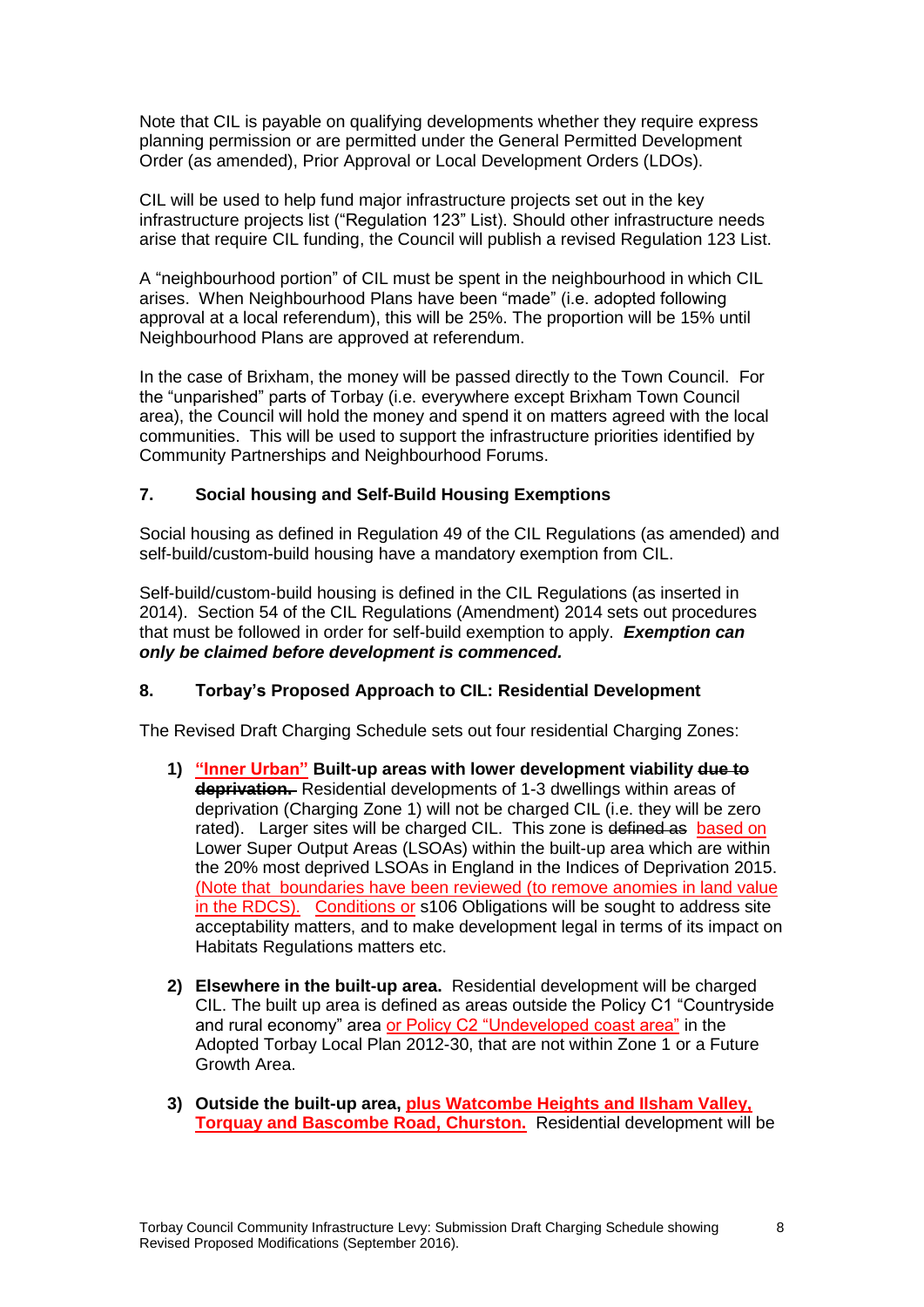charged CIL. This applies to areas within the Policy C1 "Countryside and rural economy" area or Undeveloped coast area within Policy C2.

**4) Future Growth Areas** as defined by Adopted Local Plan Policy SS2 and related Strategic Development Policies. This includes the small parts of Future Growth Areas that are within deprived LSOAs. These Sites of 15 or more dwellings will be zero-rated for CIL, but s106/s278 Agreements will be sought to provide infrastructure and affordable housing in these areas. CIL will be sought proposals of 1-14 dwellings at £70 per sq m.

Strategic development within Future Growth Areas will require strategic infrastructure serving the development. Such sites Most applications in Future Growth Areas are likely to be larger in scale, so s106 pooling restrictions are less likely to prevent the delivery of key infrastructure. In addition, s106 Obligations are likely to be required for affordable housing on these sites.

The Council's residential charging zones for CIL are summarised below and set out more fully in the following Figures 1- 4 below. Notes to the tables are set out on page 13.

| <b>Summary of Residential Charging Zones</b>      |                        |                |                                                                                         |
|---------------------------------------------------|------------------------|----------------|-----------------------------------------------------------------------------------------|
| <b>Zone</b>                                       | Site size (£ per sq m) |                |                                                                                         |
|                                                   | 1-3 dwellings          | 4-14 dwellings | 15+ dwellings                                                                           |
| Built up areas based<br>on top 20%<br>deprivation | Zero                   | £30            | £30                                                                                     |
| 2.<br>Elsewhere in the built<br>up area           | £30                    | £70            | £70                                                                                     |
| 3.<br>Outside the built up<br>area                | £70                    | £70            | £140                                                                                    |
| <b>Future Growth Area</b><br>4.                   | £70                    | £70            | <b>Zero-s106</b><br>Obligations will be<br>used to secure<br>infrastructure<br>fundina. |

Note that the Charging Zone boundaries have been reviewed and amended since the Revised Draft Charging Schedule, and have been published on larger scale maps. These maps are intended primarily to be viewed electronically and may be zoomed. If an instance arises that a site falls within two charging zones, the zone that the site is substantially within will apply. If equally between two zones, the lower zone will apply.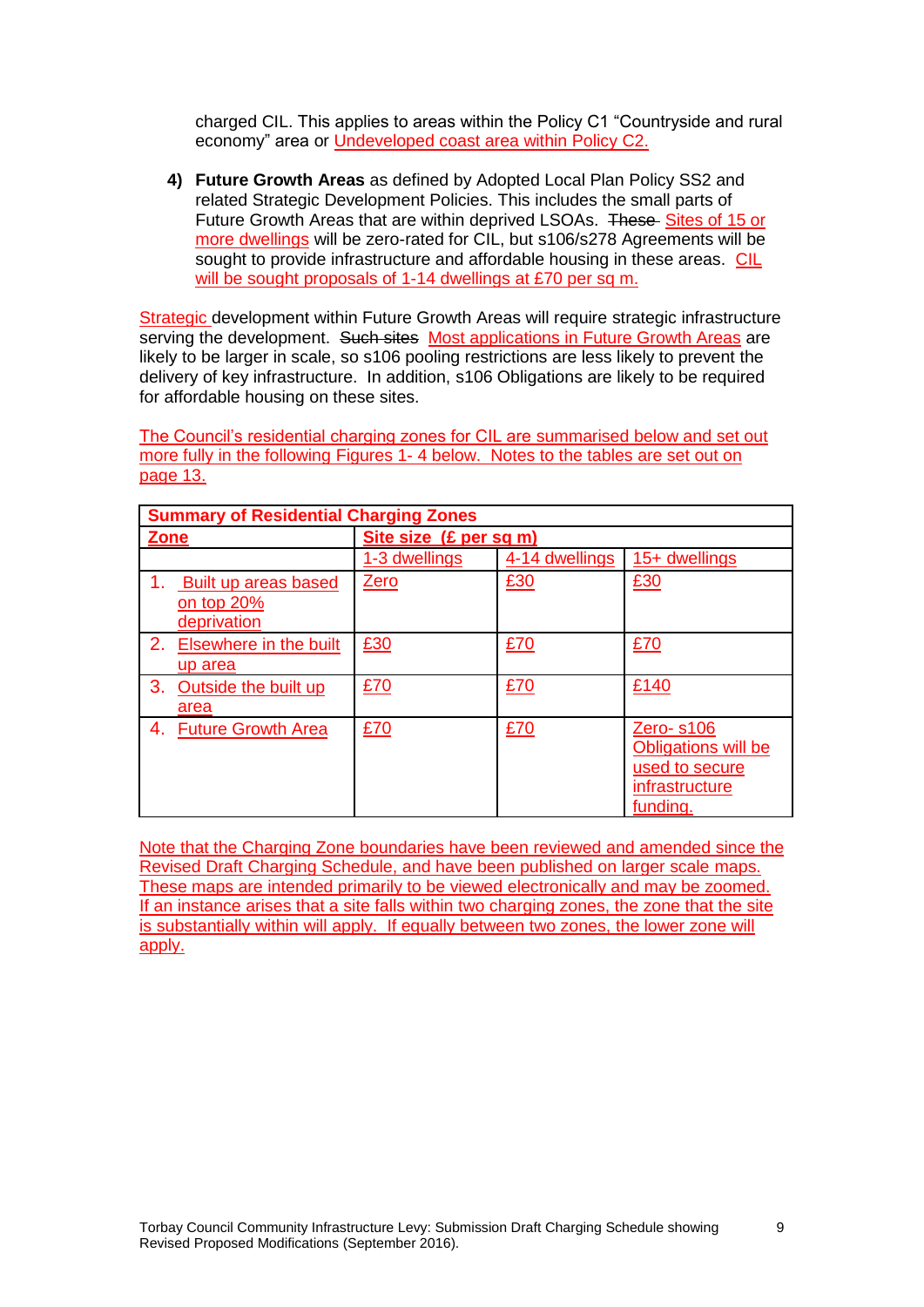**Figure 1: Residential Charging Zone 1: Inner Urban Built-up areas based on within the 20% most deprived LSOAs (excluding Future Growth Areas).**

**CIL Revised Draft Charging Schedule and relationship to s106 Obligations: Residential Development (Use Classes C3, C4 and sui generis hostel. See Note 1)**

|                                            | S <sub>106</sub>                                                                                                                                                                                                                            | <b>CIL</b>                                |
|--------------------------------------------|---------------------------------------------------------------------------------------------------------------------------------------------------------------------------------------------------------------------------------------------|-------------------------------------------|
| Developments of 1-3 net<br>new dwellings   | Zero, except for direct site acceptability<br>matters. (Including access, direct<br>highway works, flooding and<br>biodiversity, matters to make<br>development acceptable in terms of<br>Habitats Regulations and other legal<br>matters). | Zero                                      |
| Developments of 4-14 net<br>new dwellings. | Zero, except for direct site acceptability<br>matters (see above).                                                                                                                                                                          | £30 per sq m of chargeable<br>floorspace. |
|                                            | Note that affordable housing may be<br>sought on greenfield sites of 3 11 or<br>more dwellings (see Note 2).                                                                                                                                |                                           |
| Developments of 15+ net<br>new dwellings.  | Zero, except for direct site acceptability<br>matters (see above).                                                                                                                                                                          | £30 per sq m of chargeable<br>floorspace  |
|                                            | Note that affordable housing is sought<br>on sites of 15+ dwellings (see Note 2)                                                                                                                                                            |                                           |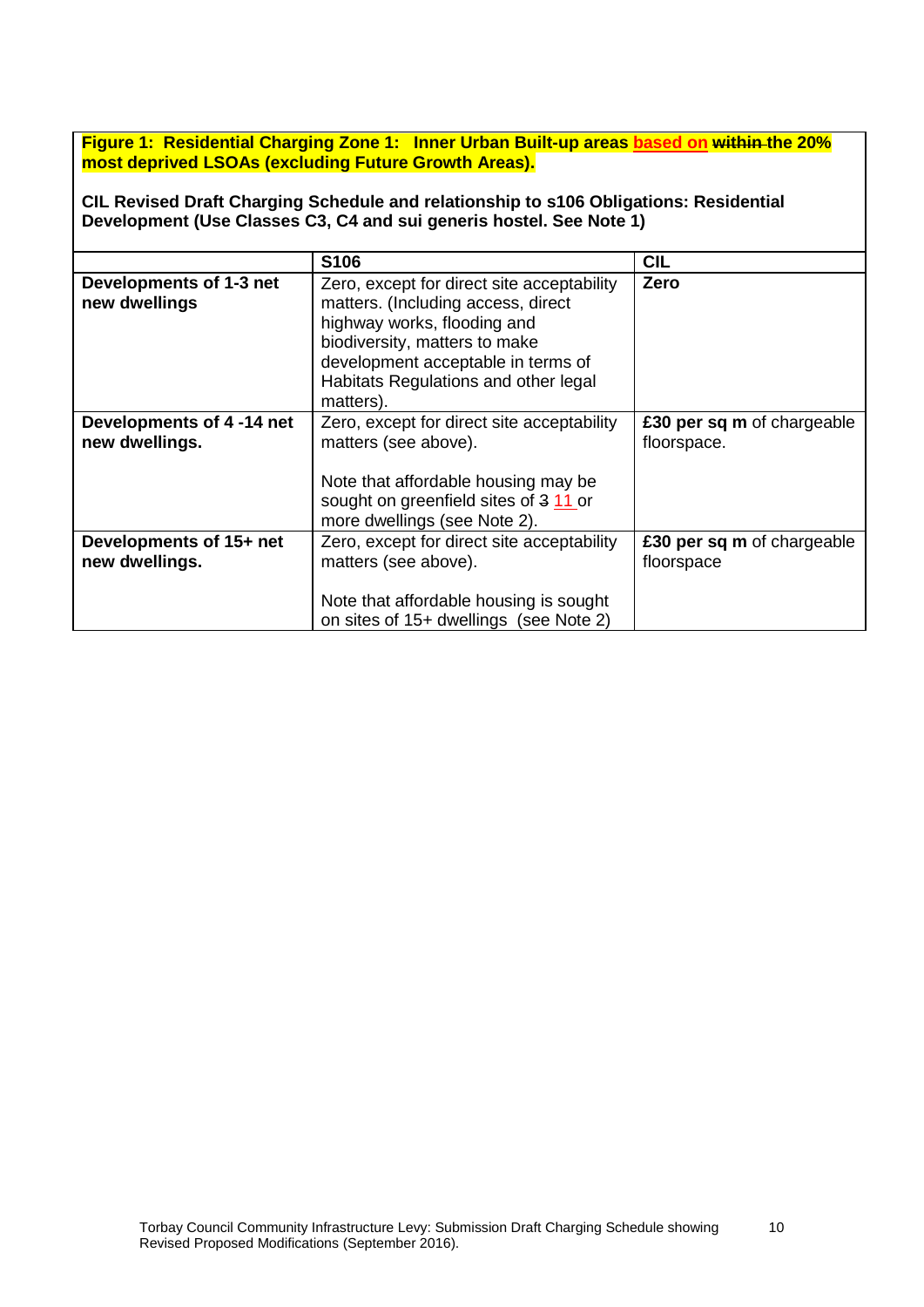**Figure 2: Residential Charging Zone 2: Elsewhere in the built up area, excluding "inner urban" areas and Watcombe Heights and Ilsham Valley, Torquay, and Bascombe Road, Churston.**

**Outside Inner Urban area based on 20% Most Deprived LSOAs, and within the Built Up Area**

**CIL Revised Draft Charging Schedule and relationship to s106 Obligations: Residential Development (Use Classes C3, C4 and sui generis hostel) (**See note 1).

|                                                         | S106                                                                                                                                                                                                                                     | <b>CIL</b>                                 |
|---------------------------------------------------------|------------------------------------------------------------------------------------------------------------------------------------------------------------------------------------------------------------------------------------------|--------------------------------------------|
| Developments of 1-3 net<br>new dwellings                | Zero, except for direct site acceptability<br>matters. (Including access, direct<br>highway works, flooding and biodiversity,<br>matters to make development acceptable<br>in terms of Habitats Regulations and<br>other legal matters). | £30 per sq m of<br>chargeable floor space. |
|                                                         | Note that affordable housing is sought on<br>greenfield sites of 3-11 or more dwellings<br>(see Note 2).                                                                                                                                 |                                            |
| Developments of 4-14 net<br>new dwellings.              | Zero, except for direct site acceptability<br>matters (see above).                                                                                                                                                                       | £70 per sq m of chargeable<br>floor space. |
|                                                         | Note that affordable housing is sought on<br>greenfield sites of 3-11 or more dwellings<br>(see Note 2).<br>Affordable housing on greenfield sites,<br>usually by contribution on sites of fewer<br>than 10 dwellings                    |                                            |
| Developments of 15+ net                                 | Zero, except for direct site acceptability                                                                                                                                                                                               | £70 per sq m of chargeable                 |
| new dwellings (excluding<br><b>Future Growth Areas)</b> | matters (see above).                                                                                                                                                                                                                     | floor space.                               |
|                                                         | Affordable housing is sought on sites of<br>15+dwellings. (See Note 2).                                                                                                                                                                  |                                            |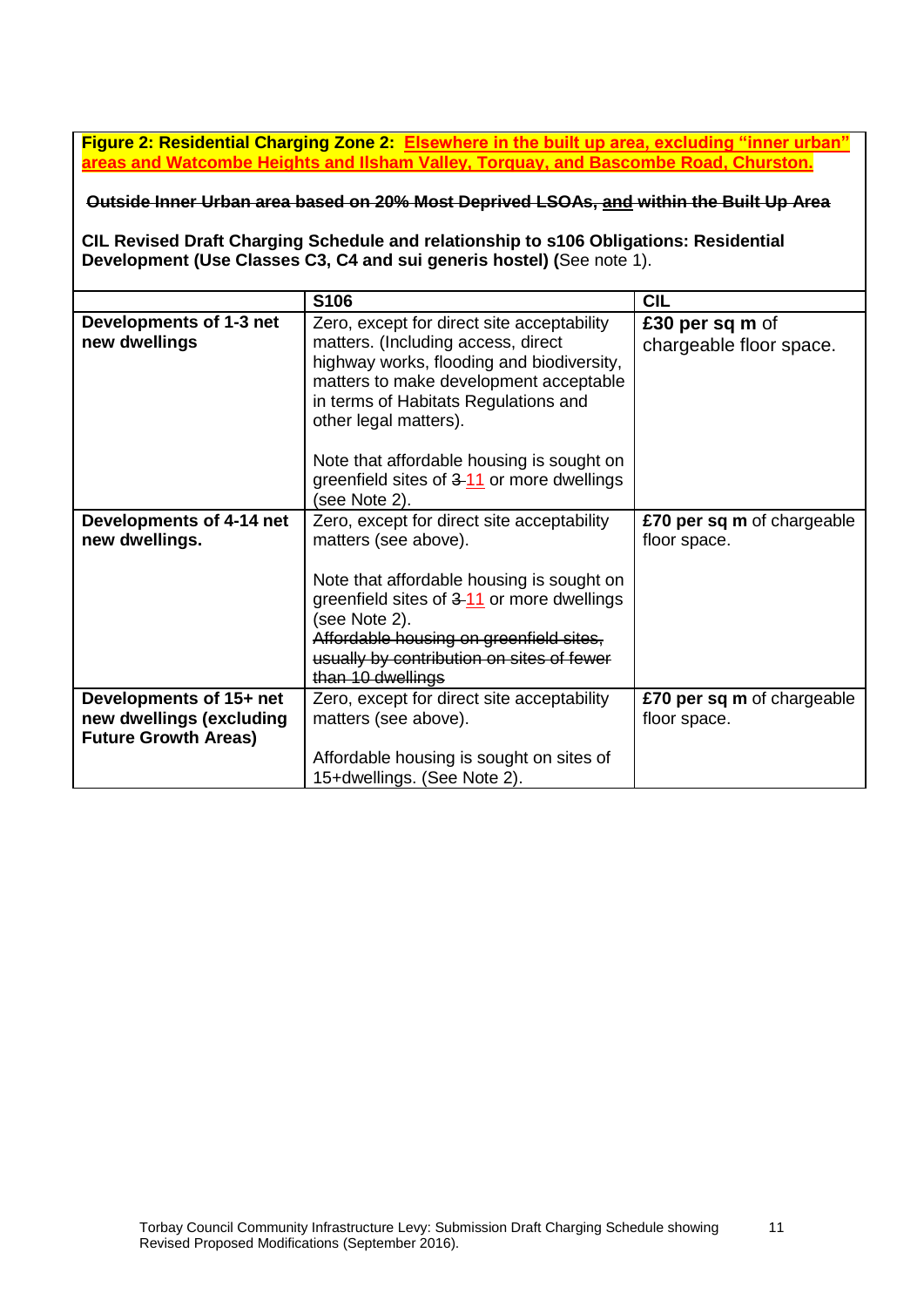| Figure 3: Residential Charging Zone 3: Outside the Built Up Area (i.e. within the       |
|-----------------------------------------------------------------------------------------|
| <b>Countryside Area or Undeveloped Coast), plus Watcombe Heights and Ilsham Valley,</b> |
| <b>Torquay and Bascombe Road, Churston.</b>                                             |

**CIL Revised Draft Charging Schedule and relationship to s106 Obligations: Residential Development (Use Classes C3, C4 and sui generis hostel (see note 1).** 

|                             | S106                                                                    | <b>CIL</b>       |
|-----------------------------|-------------------------------------------------------------------------|------------------|
| Developments of 1-3 net     | Zero, except for direct site acceptability                              | £70 per sq m of  |
| new dwellings               | matters. (Including access, direct                                      | chargeable floor |
|                             | highway works, flooding and biodiversity,                               | space.           |
|                             | matters to make development acceptable                                  |                  |
|                             | in terms of Habitats Regulations and                                    |                  |
|                             | other legal matters).                                                   |                  |
|                             | Affordable housing on greenfield sites,                                 |                  |
|                             | usually by contribution on sites of fewer                               |                  |
|                             | than 10 dwellings (see note $2$ ). of $11+$                             |                  |
|                             | dwellings or 6+ in the AONB.                                            |                  |
| <b>Developments of 4-14</b> | Zero, except for direct site acceptability                              | £70 per sq m of  |
| net new dwellings           | matters (see above).                                                    | chargeable floor |
|                             |                                                                         |                  |
|                             |                                                                         | space.           |
|                             | Affordable housing on greenfield sites,                                 |                  |
|                             | usually by contribution on sites of fewer                               |                  |
|                             | than 10 dwellings (see note $2$ ). of $11+$                             |                  |
|                             | dwellings or 6+ in the AONB.                                            |                  |
| Developments of 15+ net     | Zero, except for direct site acceptability                              | £140 per sq m of |
| new dwellings               | matters (see above).                                                    | chargeable floor |
| <b>(excluding Future</b>    |                                                                         | space.           |
| <b>Growth Areas)</b>        | Affordable housing is sought on sites of<br>15+ dwellings (see note 2). |                  |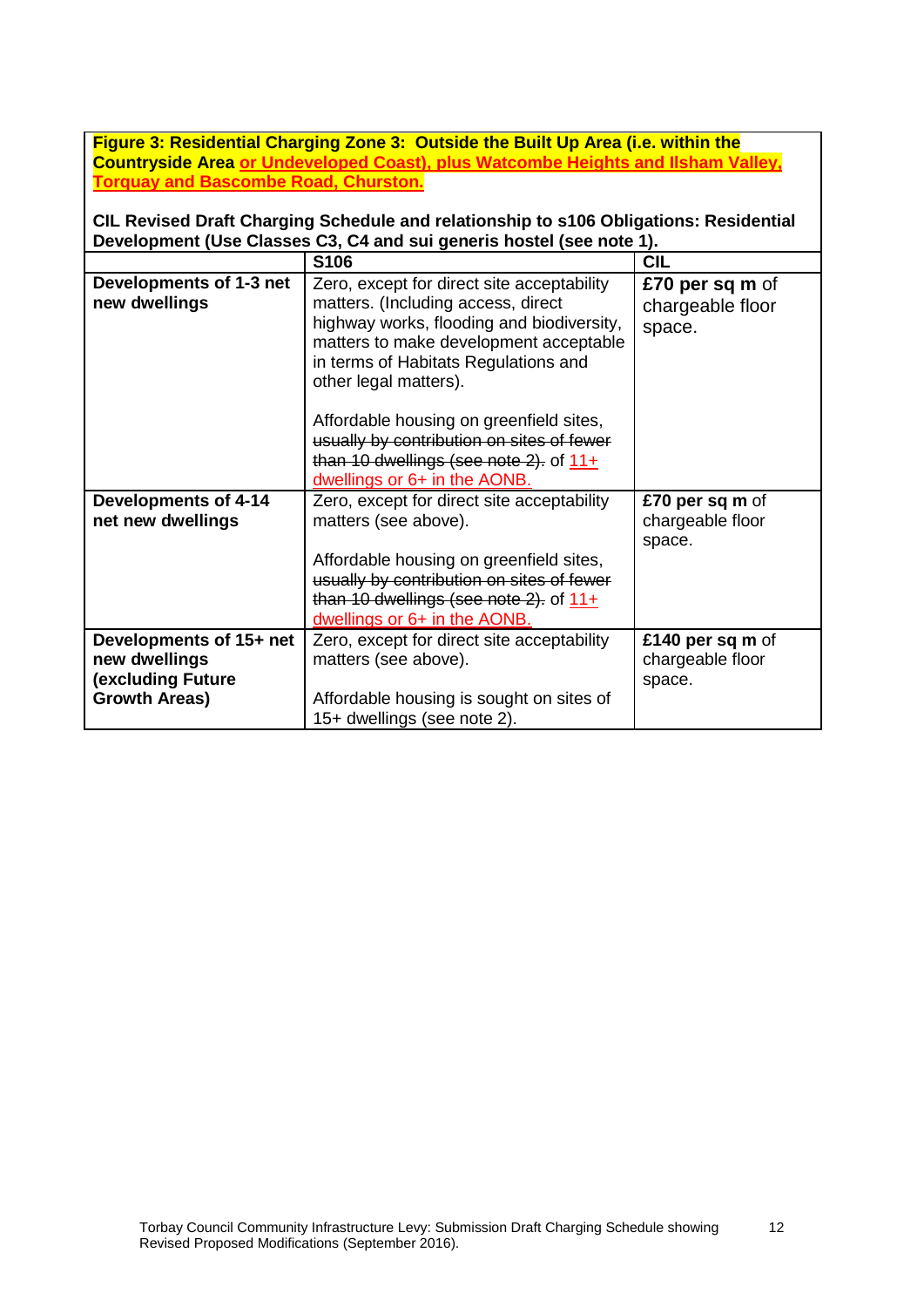## **Figure 4: Residential Charging Zone 4: within Future Growth Areas**

**CIL Revised Draft Charging Schedule and relationship to S106 Obligations: Residential Development (Use Classes C3, C4 and sui generis hostel) (See note 1).**

|                                                                                     | S106                                                                                                                                                                                                                                                                                                                         | <b>CIL</b>       |
|-------------------------------------------------------------------------------------|------------------------------------------------------------------------------------------------------------------------------------------------------------------------------------------------------------------------------------------------------------------------------------------------------------------------------|------------------|
| <b>Developments of 1-14</b>                                                         | Zero, except for direct site acceptability                                                                                                                                                                                                                                                                                   | £70 per sq m of  |
| net new dwellings                                                                   | matters (see above).                                                                                                                                                                                                                                                                                                         | chargeable floor |
|                                                                                     |                                                                                                                                                                                                                                                                                                                              | space.           |
| <b>Developments within</b><br><b>Future Growth Areas</b><br>(Local Plan Policy SS2) | S106 Contributions to cover<br>infrastructure needed to make<br>development sustainable.<br>Likely to include:<br>Direct site acceptability matters.<br>Affordable Housing (see Note 2).<br>٠<br>Sustainable development<br>$\bullet$<br>contributions necessary to make<br>the development acceptable in<br>planning terms. | Zero             |

#### **Notes to Residential Charging Schedule tables**

**Note 1:** Residential includes dwellings within Use Classes C3 and C4 and sui generis Houses in Multiple Occupation (HMOs). It includes sheltered housing, where extra care is **not** provided.

Extra care housing and student halls of residence will be zero rated for CIL, so long as secured for such use through condition or legal agreement.

Social Housing, as defined by Regulation 49-50 of the CIL Regulations, is exempt from CIL where the requirements of the CIL Regulations have been met.

Self-build and custom-build housing are exempt from CIL so long as an exemption is claimed before the commencement of development. See PPG paragraph 25-141-20140612.

Charitable institutions, e.g. churches are exempt from CIL, so long as the development is used primarily for charitable purposes. (See Regulations 43-44 of the CIL Regulations).

**Note 2:** Affordable housing requirements are set out in Policy H2 of the Adopted Torbay Local Plan 2012-30. The Council has regard to material considerations governing site size thresholds: Namely the Written Ministerial Statement of 28/11/2014, PPG paragraph 23b-031 and the Court of Appeal Ruling of 13 May 2016, that affordable housing should not be sought from sites of fewer than 11 dwellings (6 in designated rural areas as commuted payments paid at the completion of units within the development).

An element of affordable housing is sought on greenfield sites of 3 11 or more dwellings or 6+ in the AONB, and brownfield sites of 15 or more dwellings. However, this may be reduced to zero in areas of deprivation, where this would encourage investment.

**Note 3:** Outside the built up area is defined as areas within the Countryside and the rural economy area (Policy C1) or Undeveloped coast (Policy C2) in the Adopted Torbay Local Plan 2012-30. The built up area is defined as areas not so designated. For the purpose of CIL, Watcombe Heights and Ilsham Valley, Torquay and land around Bascombe Road, Churston are within Zone 3**.** 

**Note 4:**Future growth Areas are designated in the Adopted Torbay Local Plan 2012-30.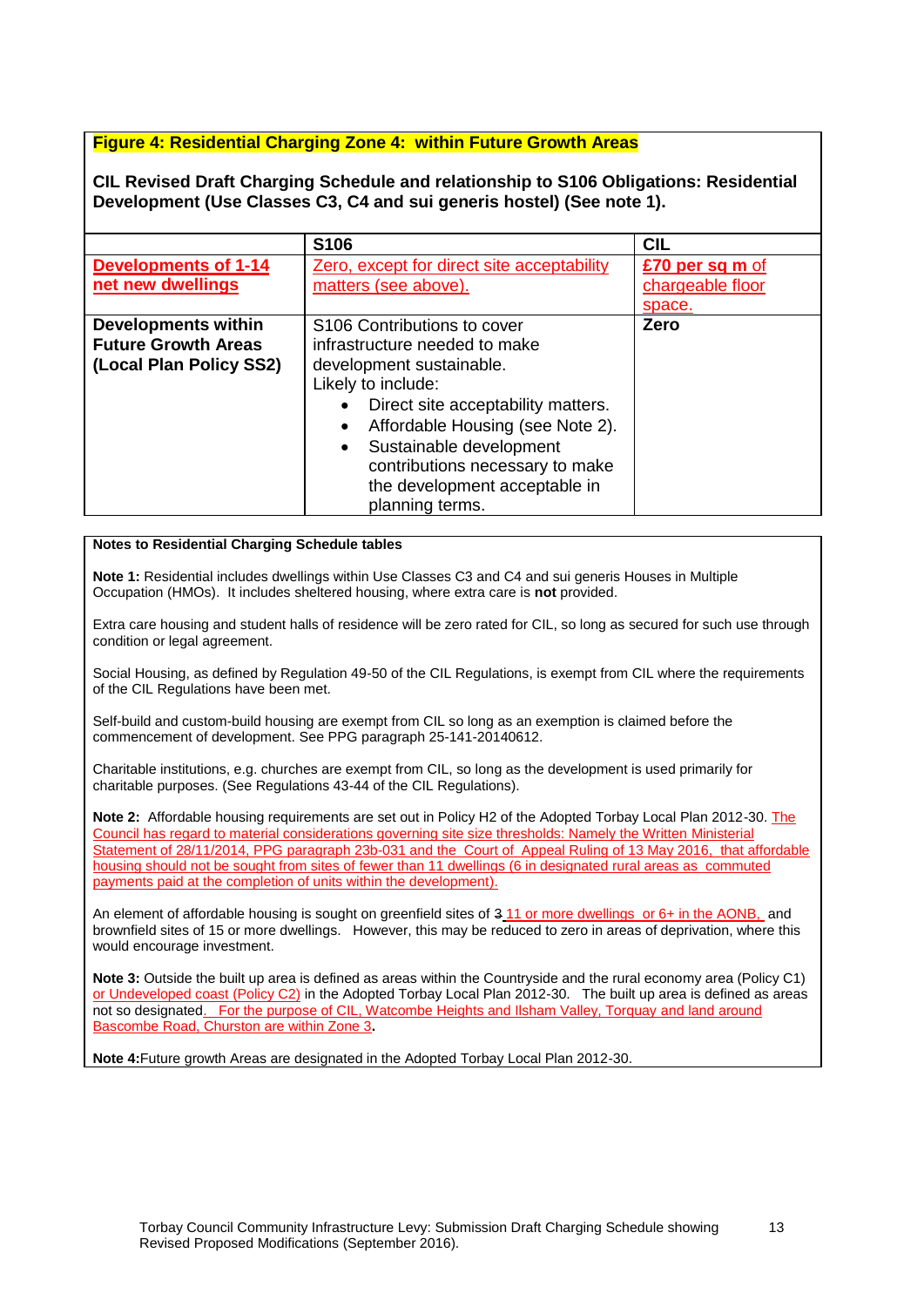# **9. Torbay's Proposed Approach to CIL: Commercial Development**

It is proposed to seek CIL on out-of-town centre retail and food and drink development of more than 300 sq m at £120 per sq m). This is a slightly lower rate to that set out in the Preliminary and first Draft Charging Schedules, and is based on the PBA January 2016 Viability Study.

Where retail proposals are submitted as part of major mixed use developments, the Council may offer exceptional relief (as set out in Section 16 below) if this would secure a more sustainable and viable development, particularly where it would secure the early delivery of serviced employment land. Local Plan and NPPF Policies to safeguard the vitality and viability of town centres will be taken into account.

The Council's viability evidence indicates that town centre retail would not be viable with CIL. This viability position also applies to St Marychurch and Preston District Centres; but not The Willows District Centre, which operates as an out-of-town retail park.

The viability evidence indicates that other commercial/employment uses would not be viable with a CIL.

Figure 5 sets out a draft CIL for commercial development. The Charging Zones Map are included at Appendix 1.

| <b>Type of Development</b>                                                     | <b>Development Charging Zone</b>                                            |                                                                       |  |
|--------------------------------------------------------------------------------|-----------------------------------------------------------------------------|-----------------------------------------------------------------------|--|
|                                                                                | 1) Town Centres, St<br>Marychurch and<br><b>Preston District</b><br>Centres | 2) Everywhere else (including The<br><b>Willows District Centre).</b> |  |
| Class A1 retail less than<br>300 sq m.                                         | Nil                                                                         | Nil                                                                   |  |
| Class A1 retail over 300<br>sq m. (see Note 2).                                | <b>Nil</b>                                                                  | £120 per sq m                                                         |  |
| Food and drink (Class A3,<br>A4, A5) (see note 3).                             | <b>Nil</b>                                                                  | £120 per sq m                                                         |  |
| Class A2 Financial and<br>Professional services.                               | <b>Nil</b>                                                                  | Nil                                                                   |  |
| Class B employment uses                                                        | Nil                                                                         | <b>Nil</b>                                                            |  |
| <b>Class D1 Non-residential</b><br>institutions (see Note 3).                  | Nil                                                                         | <b>Nil</b>                                                            |  |
| Class D2 Assembly and<br>leisure/non residential<br>institutions (see Note 3). | Nil                                                                         | Nil                                                                   |  |
| Class C1 Hotels                                                                | Nil                                                                         | <b>Nil</b>                                                            |  |
| Class C2 and C2A<br><b>Residential Institutions</b><br>(see Note 4).           | Nil                                                                         | Nil                                                                   |  |

## **Figure 5: CIL Revised Draft Charging Schedule: Commercial and Non Residential Development**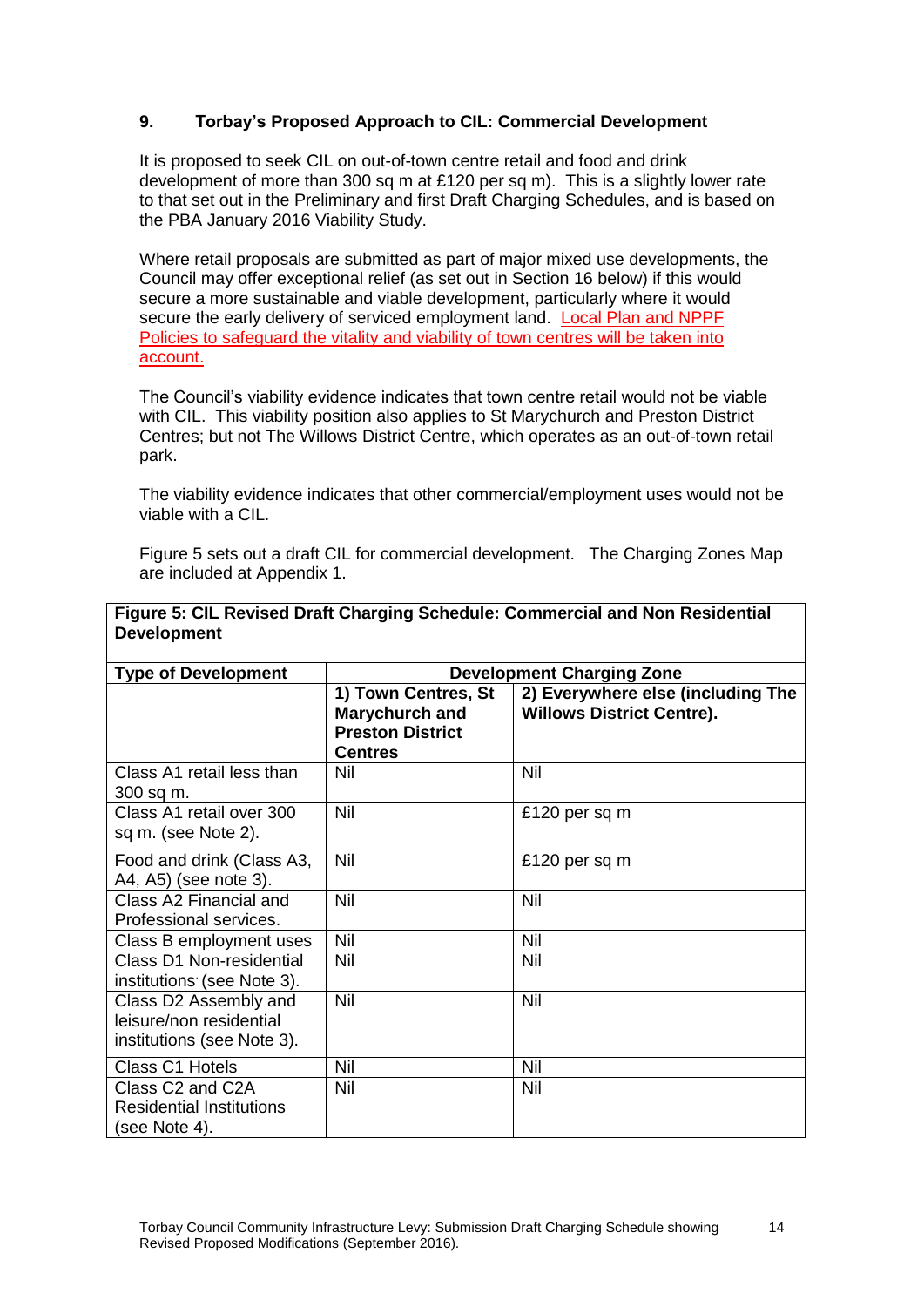#### **Notes to Commercial and non-Residential Charging Zones**

**Note 1:** Charitable institutions, e.g. churches are exempt from CIL, so long as the development is used primarily for charitable purposes. (See Regulations 43-44 of the CIL Regulations).

**Note 2:** Applies to all A1 retail uses including bulky retail**.**

**Note 3:** s106 contributions may be sought where a development has an effect on non-CIL chargeable matters, such as the night time economy; or where site specific mitigation measures are required such as for access.

**Note 4:** Care Homes are only taken to be non-self contained accommodation for persons who, by reason or age or infirmity, are in need of care. Extra care units are also zero-rated for CIL purposes. Sheltered or retirement dwellings which have their own bathroom and cooking facilities (i.e. are essentially self-contained), and are not extra care units, will be considered to be residential within Use Class C3.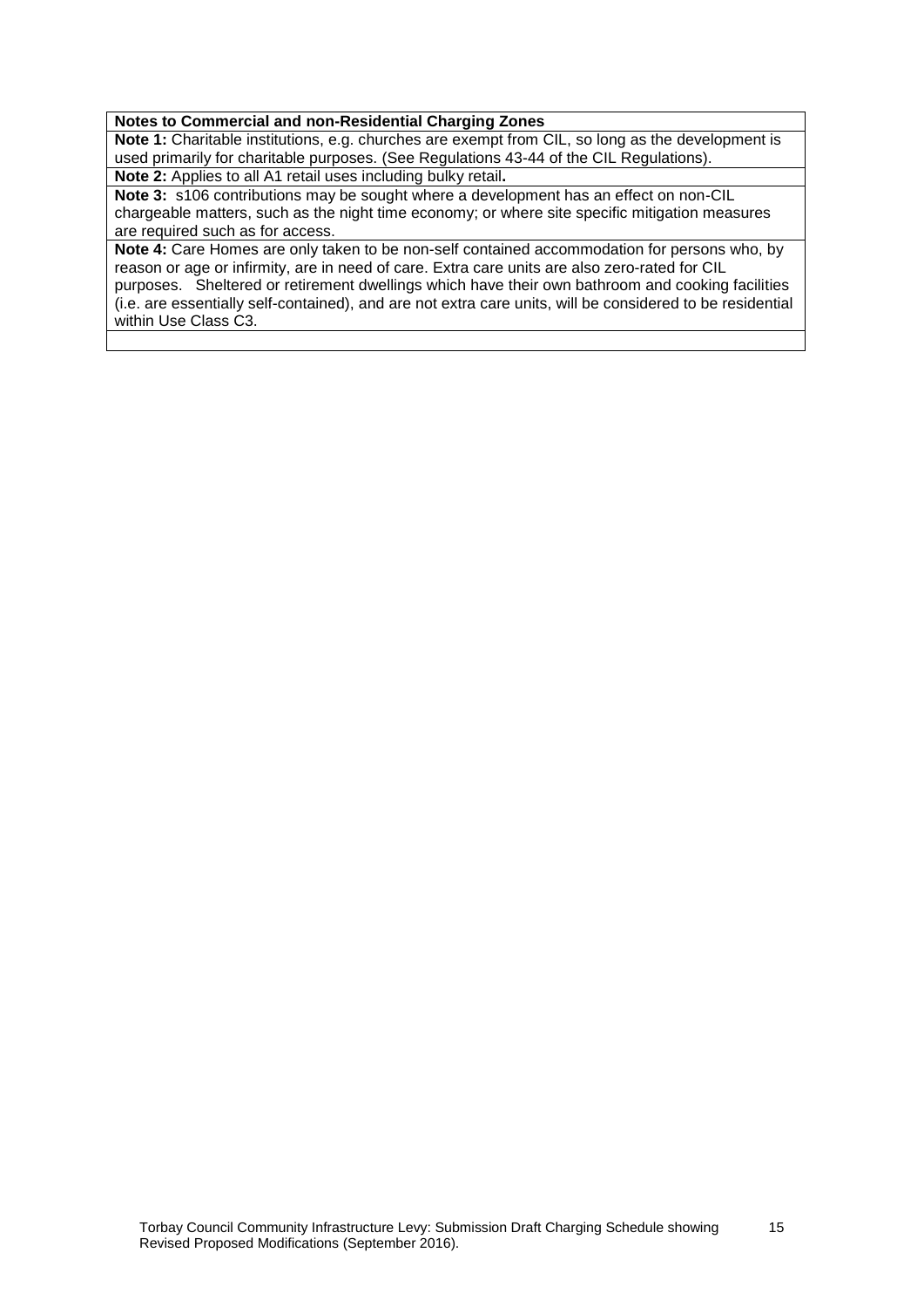# **10. CIL and S106 Obligations Policy**

The Council will still make use of s106 Obligations alongside CIL in order to secure sustainable development. These must meet all of the following tests. They must be:

- a) Necessary to make development acceptable in planning terms;
- b) Directly related to the development; and
- c) Fairly and reasonably related in scale and kind to the development.

After  $6<sup>th</sup>$  April 2015, it was no longer permissible for more than five s106 obligations for infrastructure matters to be pooled (i.e. collected for one specific project). This does not apply to non-infrastructure items that are not fundable through CIL, such as affordable housing, training or town centre management.

S106 Obligations may still be used to secure infrastructure, so long as they meet the above tests, and the Council has indicated that they do not intend to fund that item through CIL.

Full details of s106 Obligations will be set out in a revised Supplementary Planning Document (SPD). This will set out how planning obligations will be targeted on delivering the new Local Plan's growth strategy. It will provide more details on the implementation of affordable housing and green infrastructure. Particular attention is drawn to the need to alleviate flood risk and combined sewer overflows, and to protect priority species such as greater horseshoe bats and cirl buntings.

# **11. CIL Chargeable residential developments and s106 Obligations**

CIL will be sought on residential developments outside Future Growth Areas (excluding sites of 1-3 dwellings in Zone 1 deprived SOAs). CIL will also be charged on proposals of 1-14 dwellings within Future Growth Areas. On these sites s106 Obligations only will be sought where they are directly necessary to making development acceptable in terms of direct on- and off-site impact (e.g. access, drainage, waste, biodiversity and flooding).

Where possible such matters will be addressed through planning conditions rather than S106 Obligations.

Note that an element of affordable housing is sought on greenfield sites of 3 11 or more dwellings (6+ in the AONB), and brownfield sites of 15 or more dwellings, as set out in Policy H2 of the Adopted Torbay Local Plan (as affected in implementation by the Planning Practice Guidance and Court of Appeal Ruling).

## **12. Residential development in Future Growth Areas and s106 Obligations**

S106 Obligations will be negotiated with developers to secure affordable housing and provide the infrastructure needed for larger residential, commercial and mixed use schemes within Future Growth Areas. This includes but is not necessarily limited to:

• Direct site acceptability matters (biodiversity, waste, flood prevention, access etc). Affordable housing (as per Policy H2 of the Adopted Torbay Local Plan 2012-30).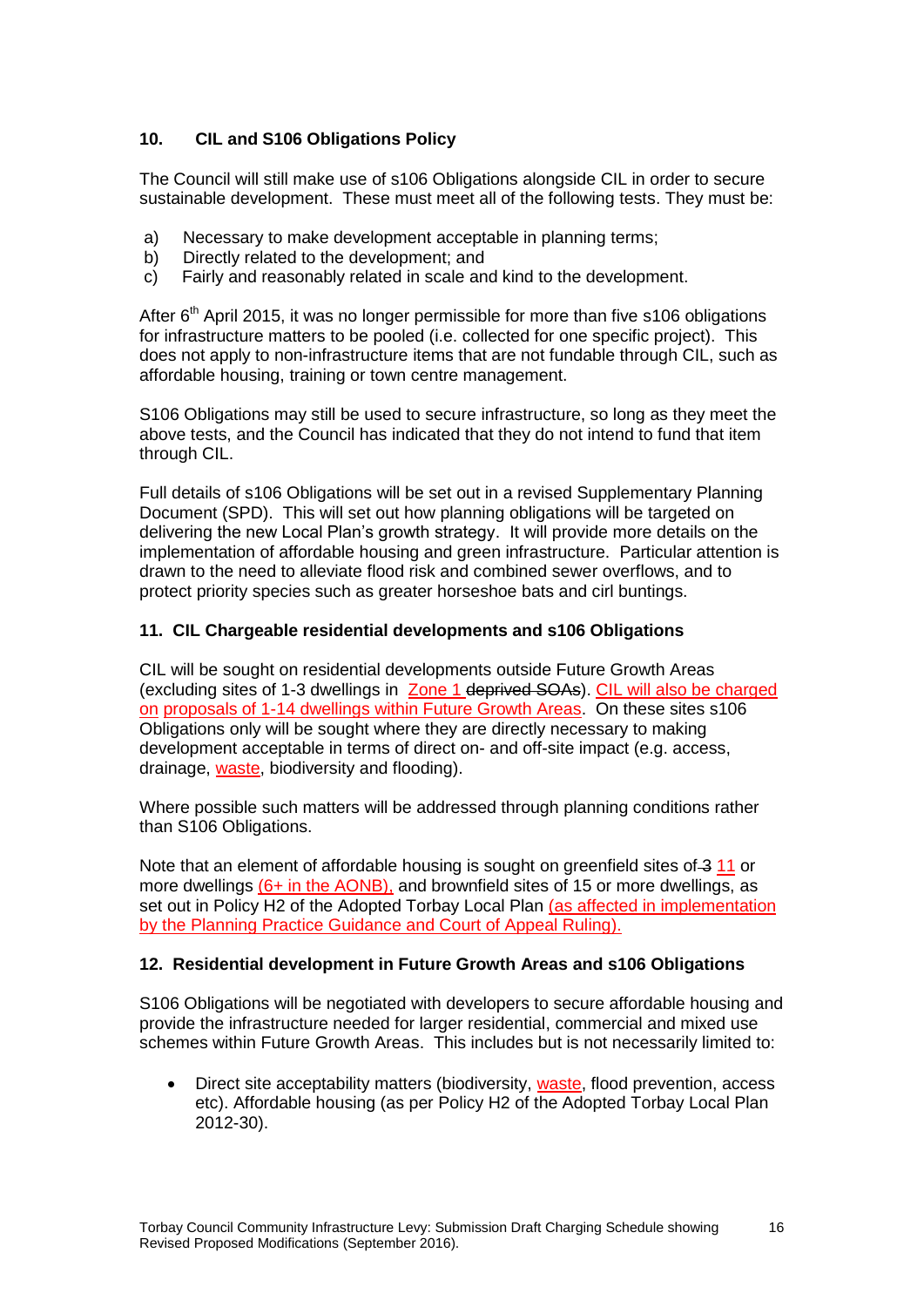Sustainable development contributions (education, lifelong learning, sustainable transport, green infrastructure, recreation, employment etc).

All such contributions will be subject to the tests of lawfulness (see above) and pooling restrictions, on infrastructure items. Where practicable to do so, s278 Highways agreements will be used to carry out improvements to the highway.

Further details will be set out in a revised SPD.

## **13. Non-residential development and s106 Obligations**

S106 Obligations may be sought from commercial and other non-residential developments, so long as they meet the tests above and are not items identified in the Regulation 123 List as being funded through CIL.

This includes direct site acceptability matters (access, biodiversity, flooding etc), and dealing with the traffic impacts of proposals through sustainable transport. s106 Obligations will be sought to address other impacts of non-residential proposals.

For example, where a development has an impact on regulating the night time economy, it could be the subject of a s106 Obligation towards CCTV or town centre management.

Further details will be set out in a revised SPD.

## **14. Calculating the chargeable amount of CIL**

CIL will be calculated by multiplying the CIL rate by chargeable floor area and an inflation measure as follows:

 $CIL = CIL$  rate x gross internal floor area x inflation measure.

The inflation measure is calculated by the increase in the RICS' Building Cost Information Service all-in tender price index from the base year to the date when permission is granted.

## **15. "Assumed Liability" and Commencement Notices**

Ultimate liability for CIL runs with the land. However, the CIL Regulations encourage someone to assume liability to pay. It is expected that the developer will often "assume liability". Where developers have assumed liability, they are required to submit a commencement notice to the Council prior to starting development.

CIL becomes payable from the date that chargeable development is commenced. When planning permission is granted, the Council will issue a liability notice setting out the amount payable and the payments procedure, including instalments where the amount payable is more than £5,000 (see Section 16 on Instalments).

Where no one has indicated that they "assume liability", and/or no commencement notice is submitted by the developer, 100% of CIL is payable within 60 days of commencement of development. This will be identified through the Council's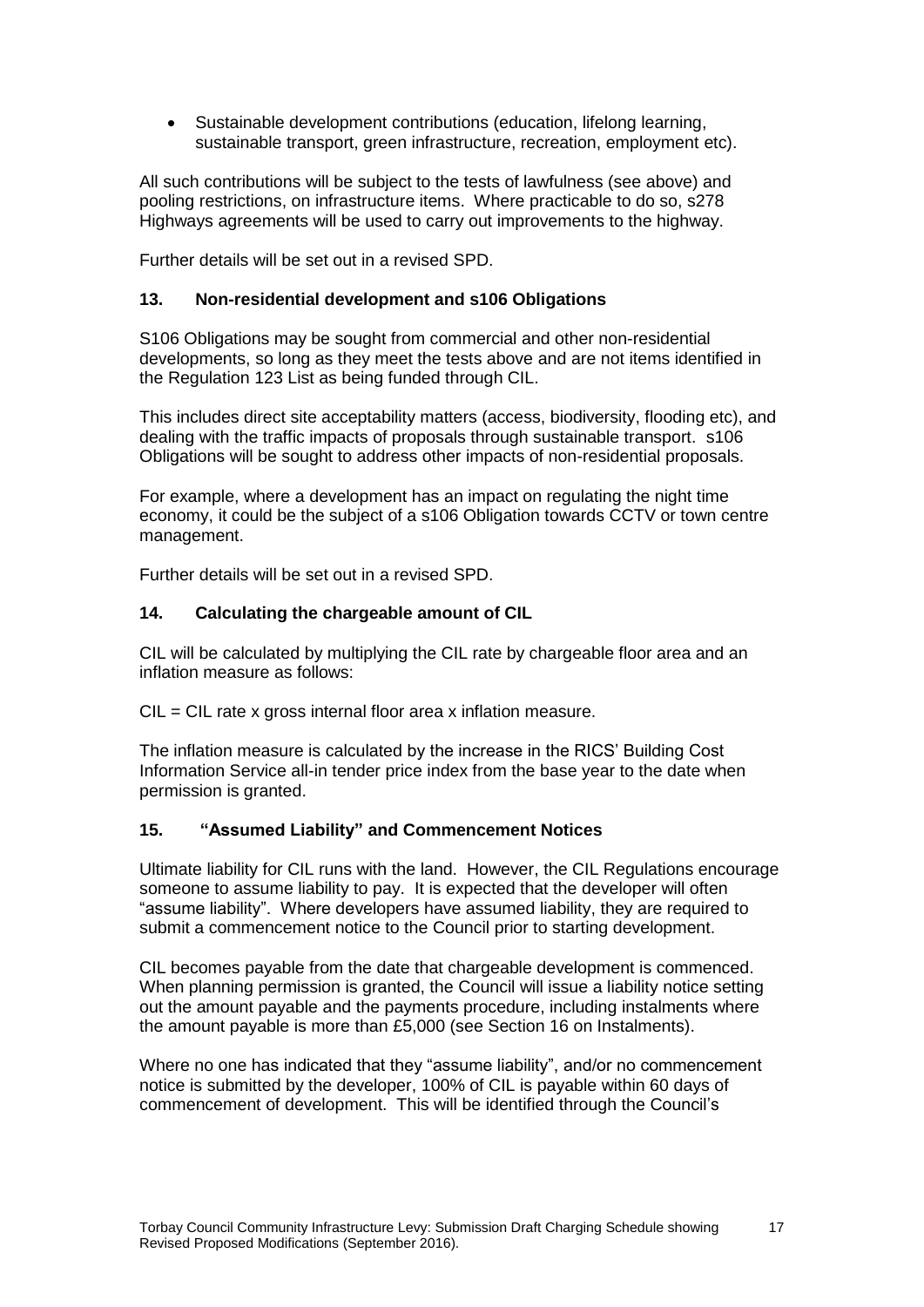monitoring process and an inflation measure (as above), and recovery cost will be applied to late payment.

# **16. Instalments Policy**

In order to make CIL more affordable, taking developers' cash flow into account, CIL may be paid by instalments as set out below. Note that the Council is able to vary its instalments policy in accordance with S69B of the CIL Regulations 2010 (as amended), Any revised instalments policy wil be published on the Council's website.

Instalments only apply where liability for CIL has been assumed and a commencement notice issued before development commences. Where this is not the case, 100% of CIL becomes payable within 60 days of commencement.

- Where CIL is less than £5,000 £20,000: 100% within 9 calendar months 90 days of commencement of development.
- **Where CIL is more than £5,000 £20,000:** 50% within 90 days of commencement of development, the remaining 50% within 180 days of commencement of development.
	- o 25% within 9 calendar months of commencement of development.
	- o 25% within 18 calendar months of commencement of development.
	- o 25% within 24 calendar months of commencement of development.
	- o 25% within 30 calendar months of commencement of development.

CIL payable is linked to inflation using the RICS' Building Cost Information Services all-in tender price index of construction. Therefore, earlier repayment of CIL Instalments is encouraged.

Note that in CIL terms, development is considered to have been commenced when any material operation begins on the land. Developers are required to submit a Commencement Notice before development commences. If they do not do this, the Council will not be able to offer payment by instalments or CIL Relief.

# **17. Exceptional Circumstances Relief Policy**

CIL is not intended to be a negotiated item. The CIL Regulations grants mandatory relief for charities, self-build housing and social housing.

In order to avoid exceptional circumstances rendering development unviable, the Council will consider offering "exceptional circumstances relief" where:

- The chargeable development is being carried out pursuant to a planning permission that is subject to an enforceable s106 Obligation that makes the development acceptable in planning terms; and
- Evidence (in the form of an assessment of viability) is provided to demonstrate that paying the full levy would have an unacceptable impact on the development's economic viability; and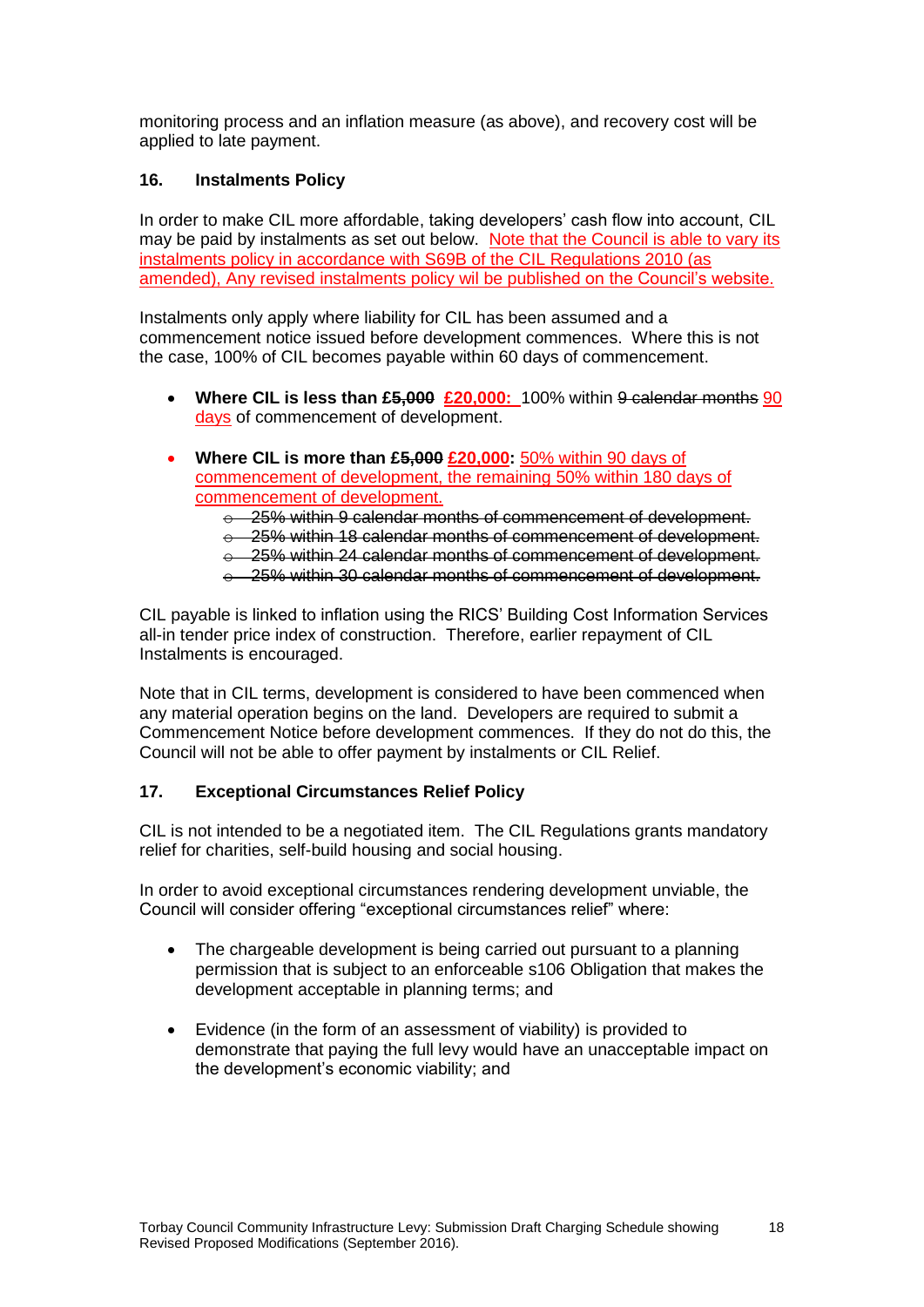The relief must not constitute notifiable state aid (see PPG paragraph 25- 129), **unless** the development would otherwise be eligible for mandatory charitable relief.

As noted above, the Council will consider granting exceptional relief to retail elements of large mixed use schemes where this would secure a more sustainable and viable development, particularly the early delivery of "Use Class B" employment land (and the criteria are met). Similarly, the Council will consider granting exceptional relief where developments would assist in the delivery of town centre masterplans or early delivery of (Class B) employment. The criteria noted above must apply (i.e. there must be a s106 Obligation in place and a viability assessment has been carried out to indicated that the impact of CIL would render development unviable.

Before granting discretionary relief, developments must be subject to an independent assessment of viability to be carried out at the applicant's expense. They should indicate that development is not viable with CIL, and that a longer repayment period will not render development viable. Where an extension to the Instalments Policy is agreed, this will need to be published on the Council's website for 28 days.

Further details of the Council's arrangements for assessing viability will be set out in a new SPD dealing with developer contributions.

CIL relief must be sought before the commencement of development. This applies to both mandatory and discretionary relief.

**Payments in kind** of land or infrastructure may be accepted in lieu of cash payment of CIL where they will assist with the delivery of items on the Regulation 123 list *and* comply with the legal requirements (currently set out in regulation 73A of the CIL Regulations).

# **18. State Aid**

The proposed CIL rates are derived from the supporting viability evidence and strike an appropriate balance between the desirability of funding infrastructure to support development in Torbay while ensuring that the rates do not prevent development from coming forward. The proposed basis for charging CIL in Torbay is based on viability evidence and no competitive advantages are identified for any development type or organisation which would give rise to any implications with regard to State Aid.

## **19. Review of CIL**

The Council will keep CIL rates under review. If there are significant changes to the viability of development, CIL will be revised in accordance with the process set out in the CIL Regulations.